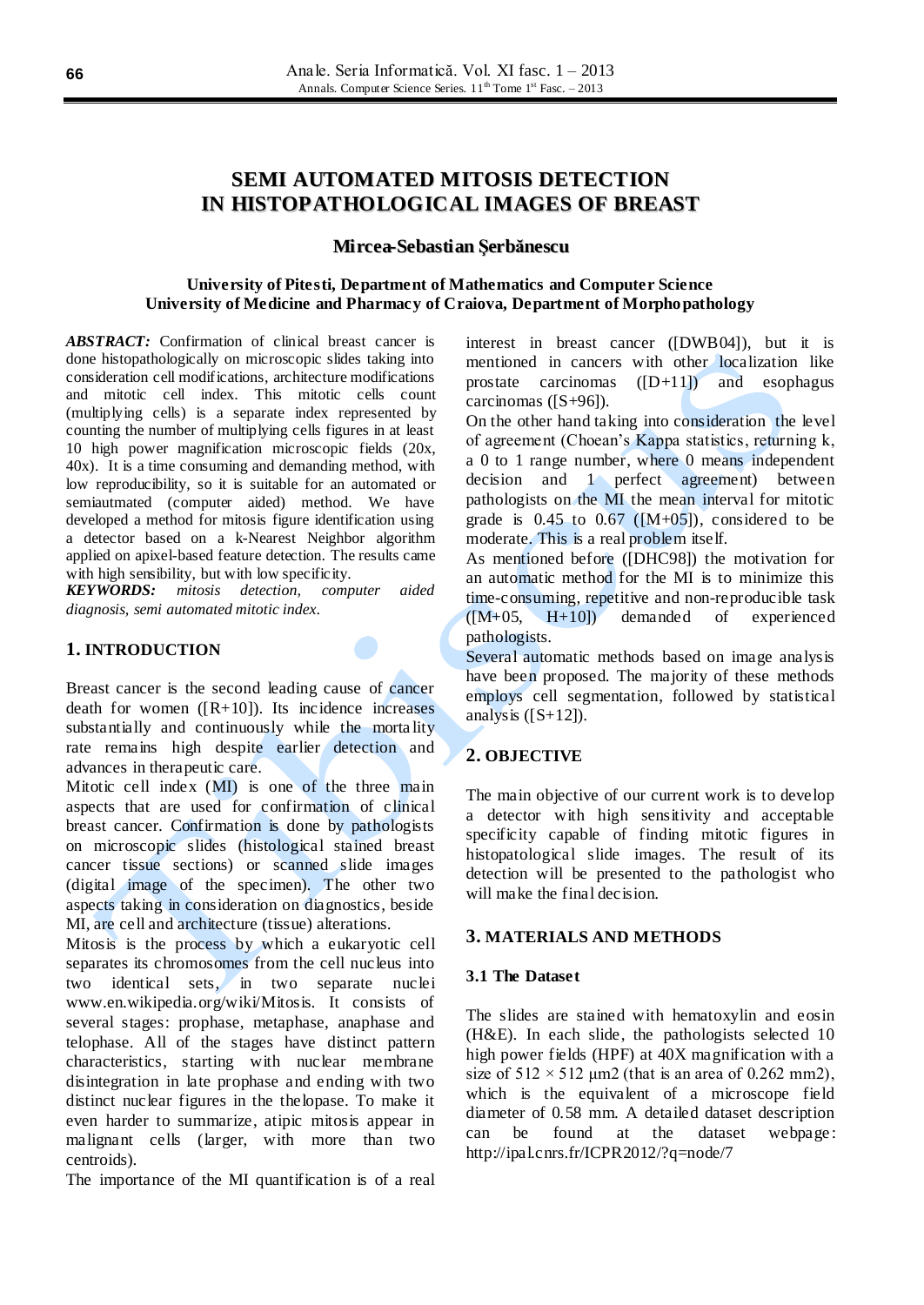Anale. Seria Informatică. Vol. XI fasc. 1 – 2013 Annals. Computer Science Series. 11<sup>th</sup> Tome 1<sup>st</sup> Fasc. - 2013



**Fig. 1 The Dataset: a - original image; b - manually annotated image; c - mitotic figure examples; d - comma separated values of the mitotic cells position from the annotated image.**

# **3.2 Dataset Observations**

There are some aspects that can reduce computational work. Hematoxylin is a chemical that interacts with the nuclear components making them look dark blue on standard microscopes. In mitosis the nuclear chromatin is doubled (more), there are lots of proteins that are preparing the process (denser) and from some stage the nuclear membrane disappears making it look bigger an with irregular borders. Since pixel-based algorithms tend to make the best scores in nucleus and mitosis detection  $([G+09])$ computational work will be enormous if applied for each and every pixel in the image. So the search spaced must be reduced. We are looking for, relatively large, dark blue objects with irregular shape.

#### **3.3 Search Dataspece Reduction**

Having the manually annotated interest objects from the dataset we were able to calculate the histogram of the pixels composing the mitosis (Fig. 2) and compare it with the histogram of the rest of the images (Fig. 3).

Comparing the two histograms we can clearly see that the mitosis are darker – as we expected – (closer to zero, where zero is black and 255 is white) than the hole images. This means we are able to exclude as many pixels as possible by using a variable threshold set to eliminate pixels from the images, but to keep at least one pixel from each mitosis.



**Fig. 2. All Mitosis Histogram: red, green, blue channels and grayscale.**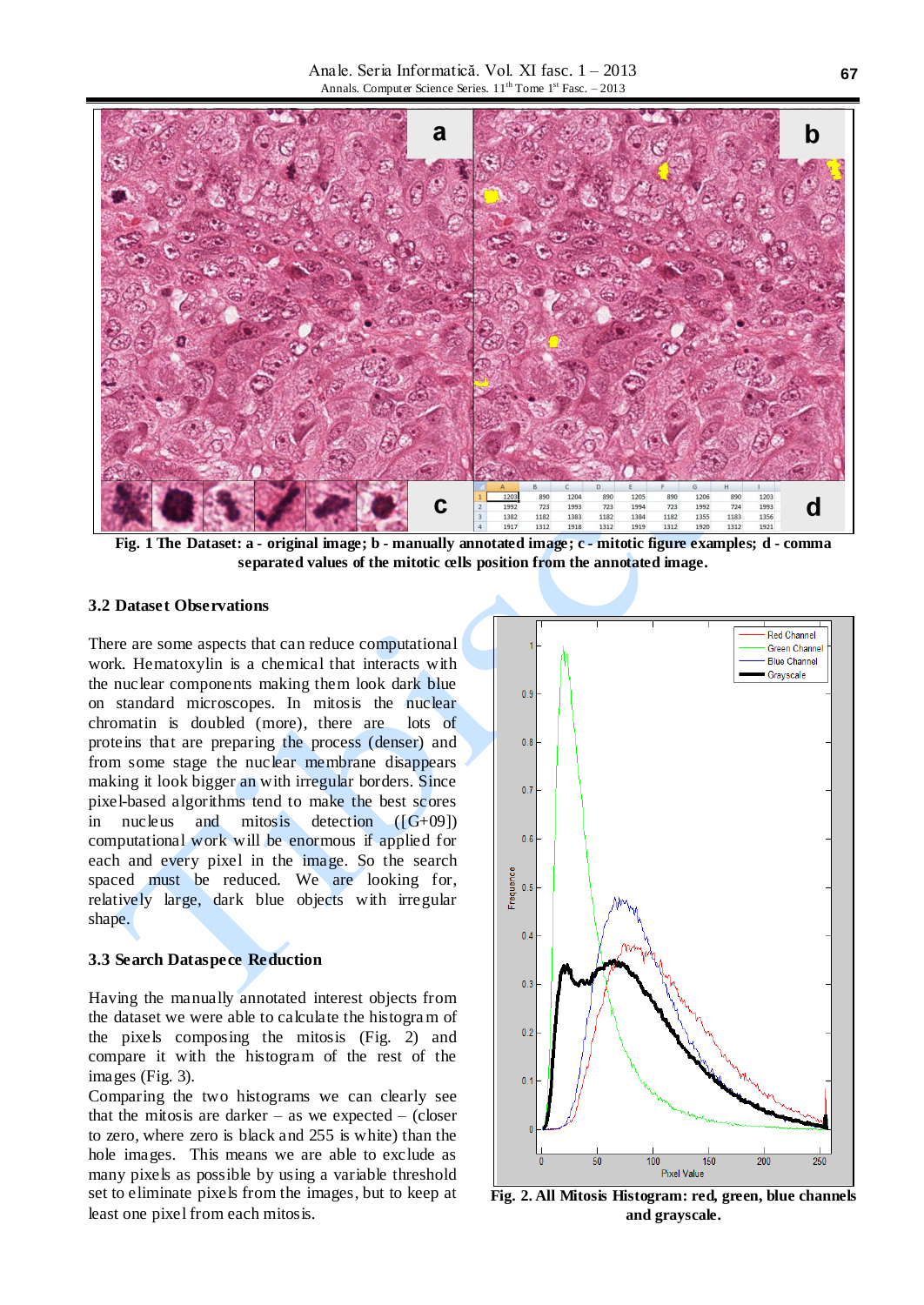

**Fig. 3. All Images Histogram: red, green, blue channels and grayscale.**

Searching for a good threshold we discovered that there is a specific grayscale intensity level from where all mitoses have at least 1 pixel selected (Fig. 4). This optimum value is grayscale intensity of 60. We can select any pixel after this intensity, but we considered the level of 65 should be taken in consideration in order to avoid any mitosis exclusion.



**Fig. 4. Variable threshold on grayscale. The plot shows that for a threshold value smaller than 60 each mitosis has at least one pixel selected.**

As a result of the thresholding the total number of pixels of interest was reduced to less than 1%

(0.7622%). We can see that the threshold selected points within the mitosis (Pic. 5A), but also selected points outside the mitosis (Pic. 5B).



**Fig. 5. Threshold selection – pixels witrh grayscale intensity below 65. a - mitosis pixel selection; b - nonmitosis pixel selection.**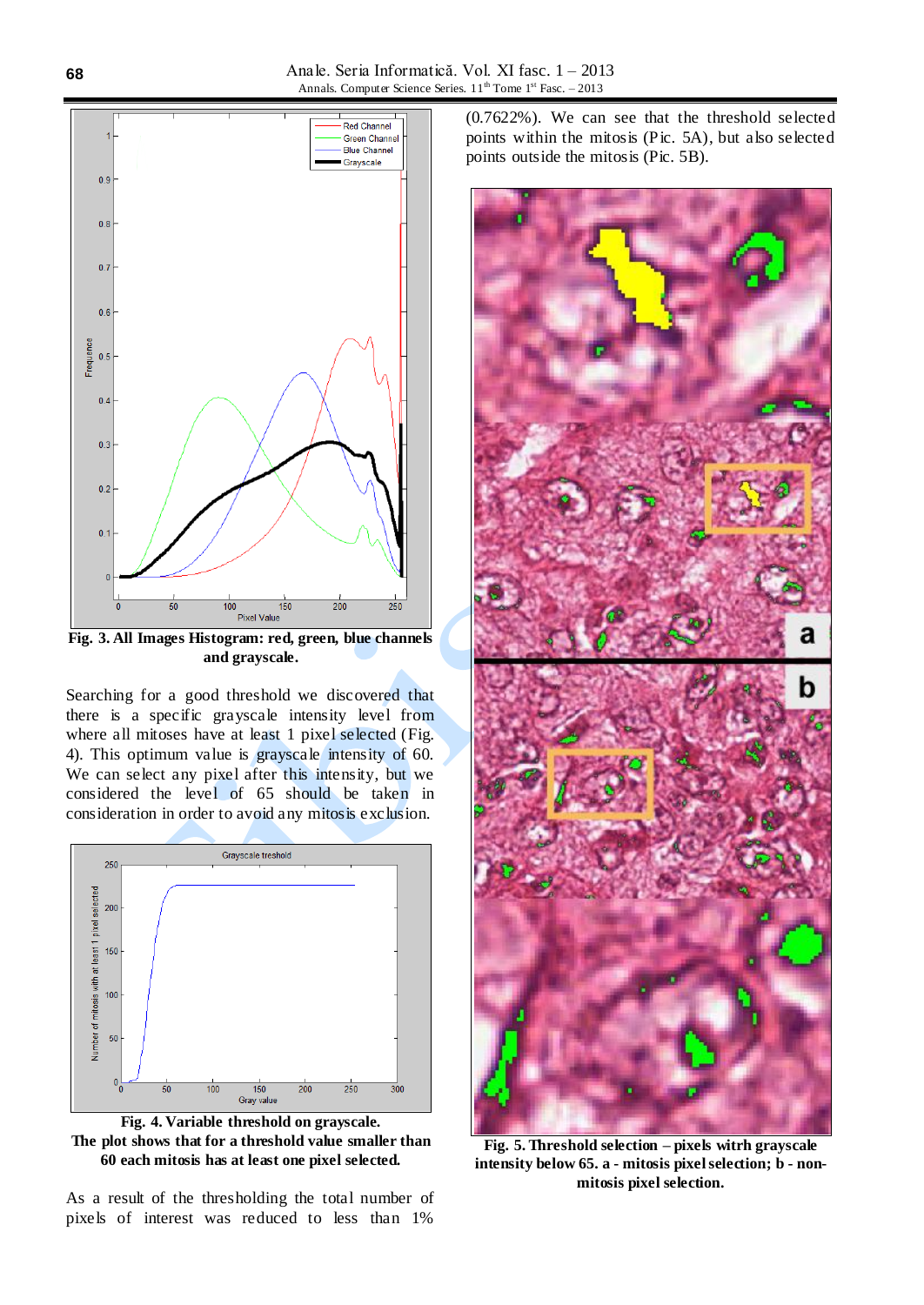Each pixel group (possible mitosis) was represented by its centroid. Thus the search space was reduced further.

## **3.4 Data Selection**

Since the largest mitosis was 60 pixels in length a radial (circular) image, centered in each centroid, with a radius of 30 was selected. Linking each pixel from the border with the center of this image, and selecting the intensities of the crossed-over pixels a new image was created, this time a square image (Fig. 6). These images have the advantage that they are square have the same size and if viewed as a repeatable part of a bigger image they are invariant to rotation.



**Fig. 6. Comparison Image Generation. A – theoretical aspects with square image result; B – real database example with te resulted image (on the bottom).**

### **3.5 Mitosis Detector**

For the final decision the detector took in consideration several texture features (Contrast, Correlation, Energy, Homogeneity, Entropy) described in ([Ser11]) for the images obtained in section 4.3 and the size of the object (number of pixels with intensity lower than 65). A k-Nearest Neighbor (k-NN) algorithm with the value of k (the number of neighbors to be considered) was used to compare each possible mitosis with the annotated mitosis figures from the dataset. The distance (Euclidian) for acceptance was set to 13% (several values have been tried, best result was selected) for the k-NN and for the size of the object the acceptance value was 100 pixels (the size of the smallest annotated dataset mitosis).

# **3.6 Pathologists Intervention**

The marked possible mitoses, resulted from running the detector, have been presented to 2 Pathologists. Both labeled the each picture as mitosis or nonmitotic figure, independently.

# **4. RESULTS AND DISCUSSION**

The overall detection rate was 100%, so the sensitivity of the method was 100%, but the specificity was about 10%. For each of the detected mitosis there were about 9 none-mitosis figures selected as mitosis (false positive) (Fig. 7).



**Fig. 6. Detection Result: all of the mitosis figures have been detected (also marked in yellow), but many nonmitotic figures were marked as mitosis.**